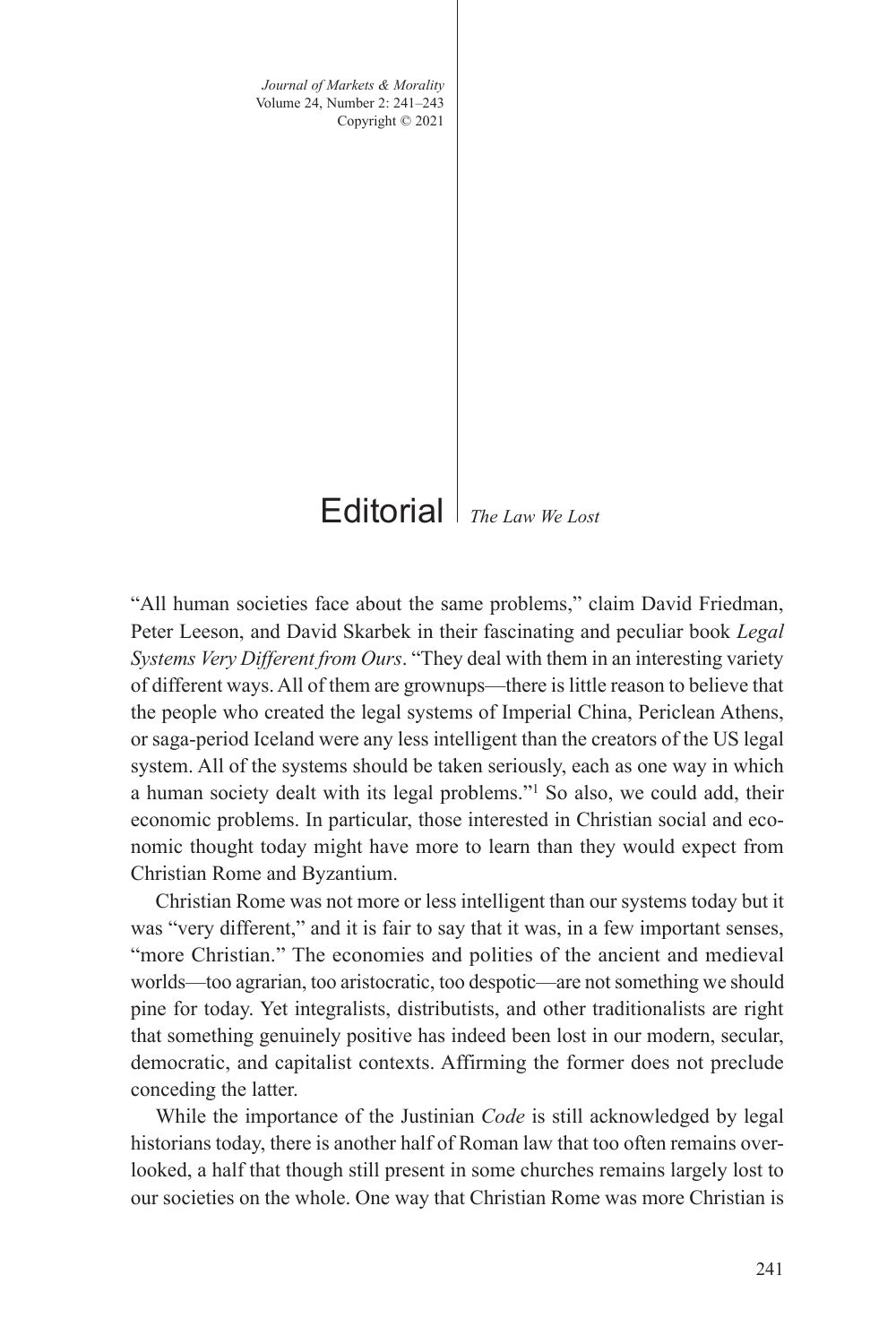## Editorial

the role played in its political economy by an alternative legal system to Roman civil law, through a polity-beyond-the-polity—the church's body of canon law2 and the bishops' "judiciary right."3 Due to this, the West retained some political stability after the fall of Rome in the fifth century—its bishops still served a political function. In the Eastern Roman Empire, which persisted another millennium until the fall of "New Rome" (Constantinople) in 1453, church and state negotiated the coexistence of Roman civil law and ecclesiastical canon law through the principle of *symphonia*, which though historically complex and sometimes fraught cannot be reduced to the caricature of *caesaropapism* (imperial domination over the church).

Rather, the episcopal courts of canon law served and were legally recognized as alternatives to the magisterial courts of civil law. As Fr. John McGuckin notes, "In the later Byzantine era, even in the larger cities, episcopal courts came to be preferred by the people to the civil alternative of a hearing before the magistrate, not only because the penalties were less severe for the offenders, but also for their deeper sense of pastoral care."4 The Apostle Paul referred to a "law of the Spirit of life in Christ Jesus" that "has made [us] free from the law of sin and death" (Rom. 8:2) and "the law of Christ" that is "fulfill[ed]" when we "[b]ear one another's burdens" (Gal. 6:2). The church, even before the conversion of Constantine, developed that evangelical law into a legal system in its own right, aimed at the effective administration in society not of justice—which is the role of the state and civil law—but of mercy. This administration extended to a network of social services, in part sponsored by the state, but almost entirely managed, according to established canons and historic precedent, by the church and its bishops.

Yet today, if I may generalize, even in many churches that retain their own bodies of canon law, canonical standards of discipline—and thus of mercy are often disregarded, minimized, or only selectively applied, amounting to an institutionalization of what Dietrich Bonhoeffer called "cheap grace"5 and the undermining of the rule of law within these ecclesiastical polities. As a result, we have in practice, if not also in theory, in many contexts lost not only a sense of the "cost of discipleship" with which Bonhoeffer was concerned. We have also and no less tragically lost a rationally organized system of mercy to complement our various justice systems throughout the world and to advance not only the common good but the kingdom of God.

Moreover, while many churches still have ministries of mercy—and in many cases, for better or worse, still receive state support if not outright sponsorship these, if I may generalize again, tend to be viewed as secondary to state social services. In practice, they remain too far removed from the good government